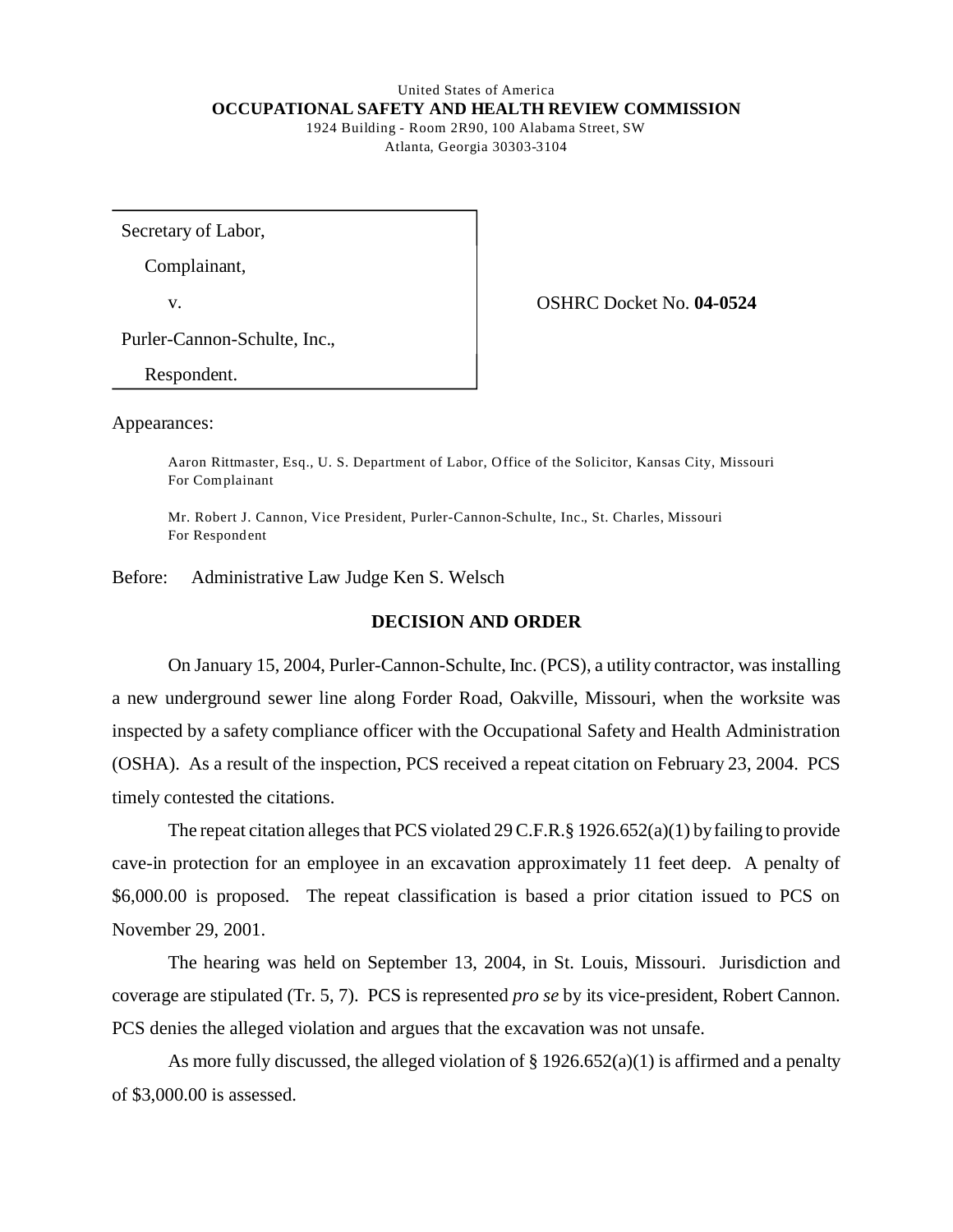#### *The Inspection*

PCS is an apparent family-operated business engaged in the installation of underground sewer lines in Missouri. PCS employs approximately 40 employees and its office is in St. Charles, Missouri (PCS's Answer; Tr. 27).

On January 15, 2004, PCS's crew, under the supervision of foreman Dale Purler,<sup>1</sup> was installing a new 72-inch inside diameter storm sewer line along Forder Road, Oakville, Missouri (Exhs. C-3, C-5; Tr. 11, 45-46, 79). PCS's project was part of the Forder Road extension to add a center lane to the existing two-lane road (Tr. 79-80). The project began in October 2003 with St. Louis County (Tr. 48, 78). The PCS crew consisted of foreman Purler, two laborers including Purler's son, two traffic flagmen, an excavator operator, and a skid load operator (Tr. 78). Foreman Purler was also the competent person on site (Tr. 56, 85).

At approximately 12:30 p.m., the OSHA area office received an anonymous complaint about an unsafe excavation along Forder Road (Tr. 10-11). OSHA safety compliance officer Joe Czaicki was assigned the inspection and he arrived at the Forder Road site at approximately 1:00 p.m. (Tr. 44). The excavation ran along one side of Forder Road approximately 7 feet from the road (Tr. 15). Upon arriving, Czaicki observed foreman Purler in the bottom of the excavation raking gravel bedding and aligning a section of sewer pipe (Exh. C-3; Tr. 14, 69, 82).

The excavation measured 22 feet wide at the top and approximately 20 feet long (Tr. 49, 59). The south wall, which was closest to Forder road, was 11 feet high and according to Czaicki, was within 5 degrees of vertical (Tr. 36, 49). A bundle of underground fiber optical cables was seen running along the south wall approximately 6 feet from the bottom of the excavation (Tr. 71). The north wall, which Czaicki considered adequately sloped and benched, was approximately 12 feet high (Exhs. ALJ-1, Tr. 49-50, 51). The bottom of the excavation was approximately 11 feet wide (Tr. 50, 69). Based on a soil analysis by the OSHA's laboratory in Salt Lake City, the soil was classified as Type B soil (Tr. 31). Czaicki observed foreman Purler working within 5 feet of the south wall (Tr. 64).

<sup>&</sup>lt;sup>1</sup> Dale Purler is the nephew of one of the owners (Tr. 78).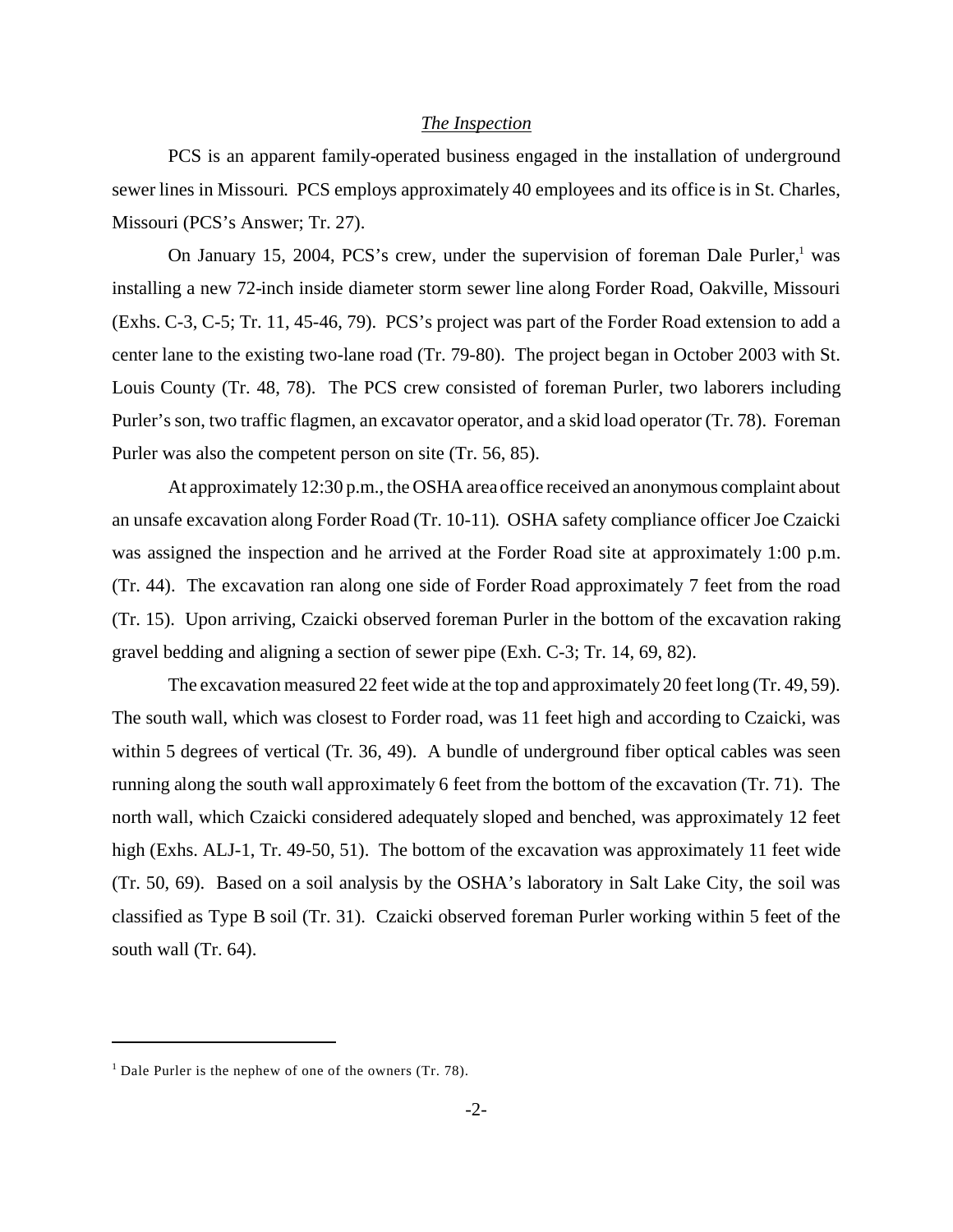Foreman Purler told Czaicki during the inspection that he thought the excavation could be sloped better but he did not feel it was unsafe. He believed that if there was a cave-in, he would be able to get inside the 72-inch sewer pipe (Tr. 17).

Based on Czaicki's inspection, PCS was issued the repeat citation on February 23, 2004.

### *Discussion*

The Secretary has the burden of proving a violation.

In order to establish a violation of an occupational safety or health standard, the Secretary has the burden of proving: (a) the applicability of the cited standard, (b) the employer's noncompliance with the standard's terms, (c) employee access to the violative conditions, and (d) the employer's actual or constructive knowledge of the violation (*i.e.,* the employer either knew or, with the exercise of reasonable diligence could have known, of the violative conditions).

*Atlantic Battery Co.,* 16 BNA OSHC 2131, 2138 (No. 90-1747, 1994).

## Alleged Violation Serious Violation of 29 C.F.R. § 1926.652(a)(1)

The citation alleges that PCS failed to protect the south wall of the excavation from cave-ins

by an adequate protective system. Section 1926.652(a)(1) provides that:

Each employee in an excavation shall be protected from cave-ins by an adequate protective system designed in accordance with paragraph (b) or (c) of this section except when:

(i) Excavations are made entirely in stable rock; or (ii) Excavations are less than  $5$  feet  $(1.52m)$  in depth and examination of the ground by a competent person provides no indication of a potential cave-in.

PCS does not dispute the application of the excavation standard at  $\S 1926.652(a)(1)$  to its sewer line project along Forder Road. The exceptions in subsections (i) and (ii) to § 1926.652(a)(1) involving stable rock or excavation less than 5 feet in depth are not applicable. PCS does not dispute that its excavation was in Type B soil, not solid rock (PCS's Notice of Contest, March 3, 2004).<sup>2</sup>

<sup>&</sup>lt;sup>2</sup> During the hearing, PCS attempted to compare the excavation to the no sloping exception for house basements and foundations (Tr. 33). However, clearly the excavation in this case was not for a house basement and the exception applies to excavations less than 7<sup>1</sup>/<sub>2</sub> feet deep. *See* OSHA Memorandum to Regional Administrators dated June 30,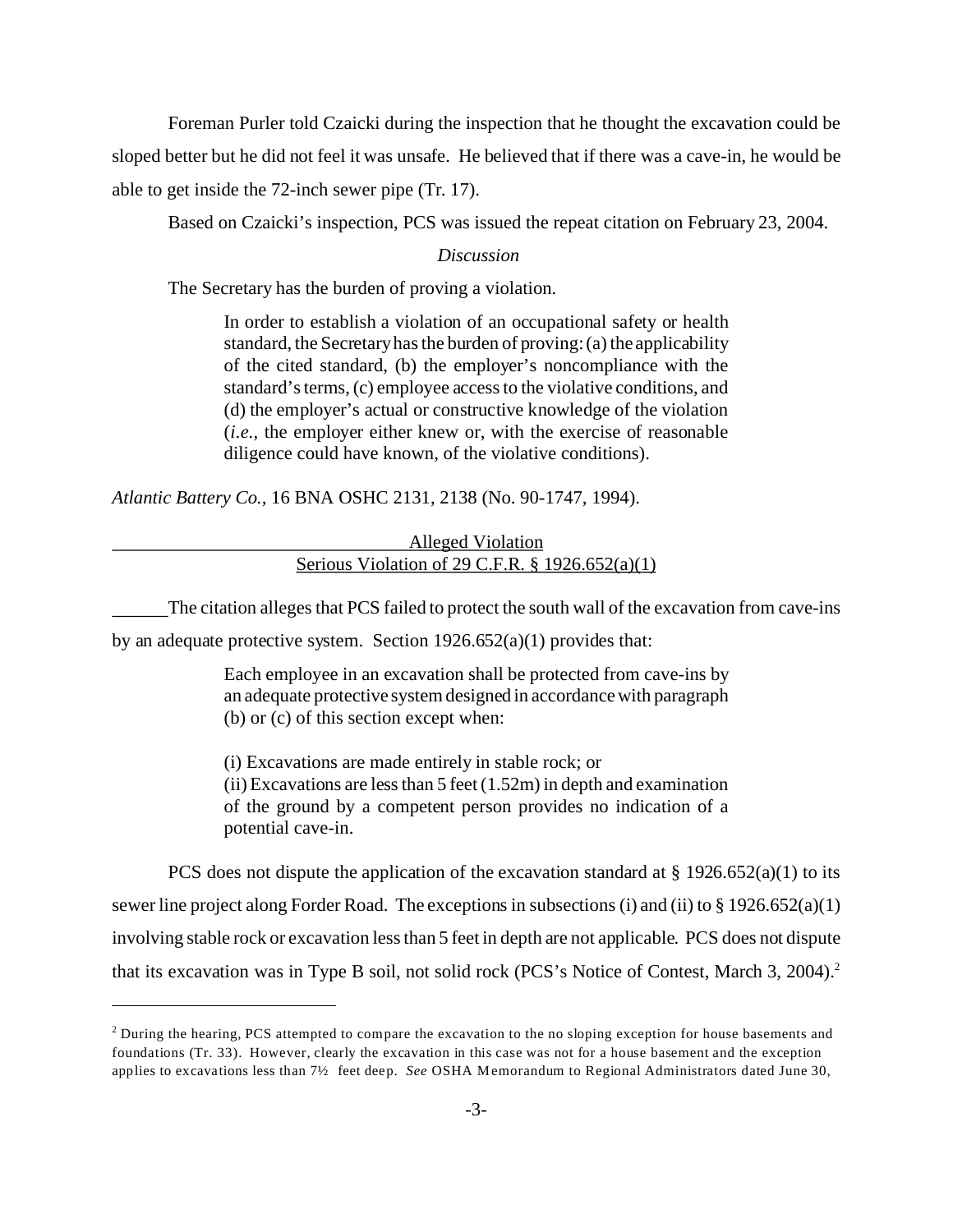Also, it is noted that the bundle of fiber optics along the south wall indicates previously disturbed soil at least to the 5 foot depth (Exh. C-5). The record shows that the excavation was approximately 11 feet deep, substantially in excess of 5 feet in depth requirement of § 1926.652(a)(1) (Tr. 13, 49, 69).

The Secretary does not dispute that the north wall of the excavation was properly sloped or benched and asserts that only the south wall was in violation<sup>3</sup> (Tr. 14, 50).

Adequate protective systems recognized by § 1926.652 include sloping, benching, support systems, shield systems, and other protective systems. The record shows that the south wall of the excavation was not properly shored or slopped in compliance with  $\S 1926.652(a)(1)$  at the time of OSHA's inspection. The south wall was within 5 degrees of vertical (Exhs. C-3, C-5; Tr. 13, 36). The maximum allowable slope for an excavation less than 20 feet is 45 degrees (Table B-1 in Appendix B to § 1926.652).

Foreman Purler's testimony that the south wall was benched is rejected (Tr. 71, 86). His testimony is contrary to PCS's stipulation (Tr. 7 and Secretary's Prehearing Statement B.1.d.). Purler's testimony is also specifically contradicted by Czaicki's testimony and by the photographs of the south wall (Exhs. C-3, C-5; Tr. 13, 36). Even if the south wall had some benching, it failed to comply with the requirements and foreman Purler acknowledged the lack of compliance during the inspection (Tr. 17, 71). The first of the alleged benching was more than 6 vertical feet above the bottom of the excavation instead of the maximum vertical side of 3½ feet above the bottom (Tr. 71, 86). *Also see* Figure B-1 in Appendix B to § 1926.652.

Any assertion that proper sloping or benching as not feasible because of the bundle of optic cables which ran along the south wall is rejected (Tr. 88-89). PCS waived the affirmative defense of infeasibility because it did not properly plead the defense.4 *National Engineering & Contracting* 

<sup>1995.</sup> 

<sup>&</sup>lt;sup>3</sup> Although the north wall was adequately sloped, a violation of § 1926.652(a)(1) still exists if the south wall was vertical and the employee was not otherwise protected from cave-ins. See *Broshear Contractors, Inc.*, 16 BNA OSHC 2094, 2096 (No91-2125, 1994), aff'd 17 BNA OSHC 1609 (D.C. Cir. 1996).

 $4$  To establish the affirmative defense of infeasibility, an employer must show that (1) the means of compliance prescribed by the applicable standard would have been infeasible, in that (a) its implementation would have been technologically or economically infeasible, or (b) necessary work operations would have been technologically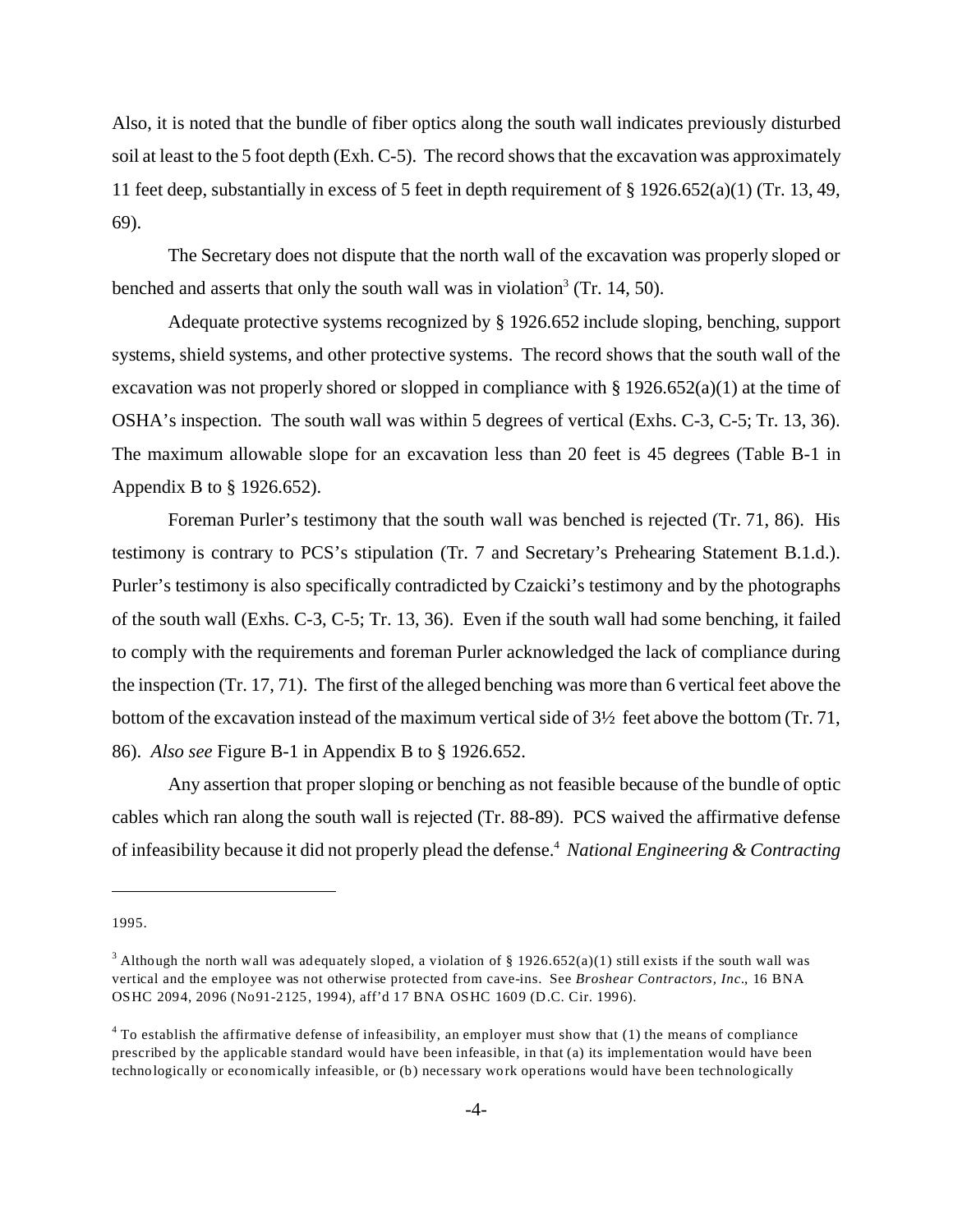*Co.,* 16 BNA OSHC 1778, 1779 (No 92-73, 1994) (if an affirmative defense is not raised in the answer, it should not be considered). Also, the record fails to support the defense. Even if PCS had shown that the cables could not have been moved to allow for proper sloping or benching, there is no showing that other protective methods such as shoring or the use of shields could not have been utilized. The extenuating circumstances that prevent the use of one method of cave-in protection is no excuse for not choosing a different method that would provide the level of protection required by § 1926.652.

PCS's argument that the sewer pipe provided cave-in protection is not supported by the record. At the time of the inspection, foreman Purler was outside the pipe and there is no showing that he would have had sufficient time in an emergency to enter the pipe during a cave-in (Exh. C-3; Tr. 45, 82-83). Also, there is no evidence that the use of the sewer pipe for cave-in protection complied with the requirements of "other protective systems" to be within the manufacturer's specifications, recommendations and limitations or approved by a registered professional engineer. *See* § 1926.652(c). It is noted that the standard requires a continuous protective system to prevent cave-ins; not merely for emergency protection.

In addition to establishing the application and PCS's noncompliance with  $\S 1926.652(a)(1)$ , the record establishes employees' exposure and employer knowledge. There is no dispute that foreman Purler was standing in the bottom of the 11-foot excavation within 5 feet of the south wall (Exh. C-3; Tr. 45, 69). Purler testified that his son was also in the excavation standing on top of the sewer pipe while another section of pipe was being placed (Tr. 71, 83-84). Without an adequate protective system, both employees were exposed to a possible cave-in hazard.

Dale Purler was the PSC's foreman and competent person on site (Tr. 46, 78, 85). As foreman, his knowledge of the inadequately sloped or shored excavation is imputed to PSC. *Dover Elevator Co*., 16 BNA OSHC 1281, 1286 (No. 91-862, 1993) (when a supervisory employee has actual knowledge of the violation conditions, his knowledge is imputed to the employer)

A violation  $\S 1926.652(a)(1)$  is established.

infeasible after its implementation, and  $(2)$  there would have been no feasible alternative means of protection. Armstrong Steel Erectors, 17 BNA OSHC 1385 (92-262, 1995).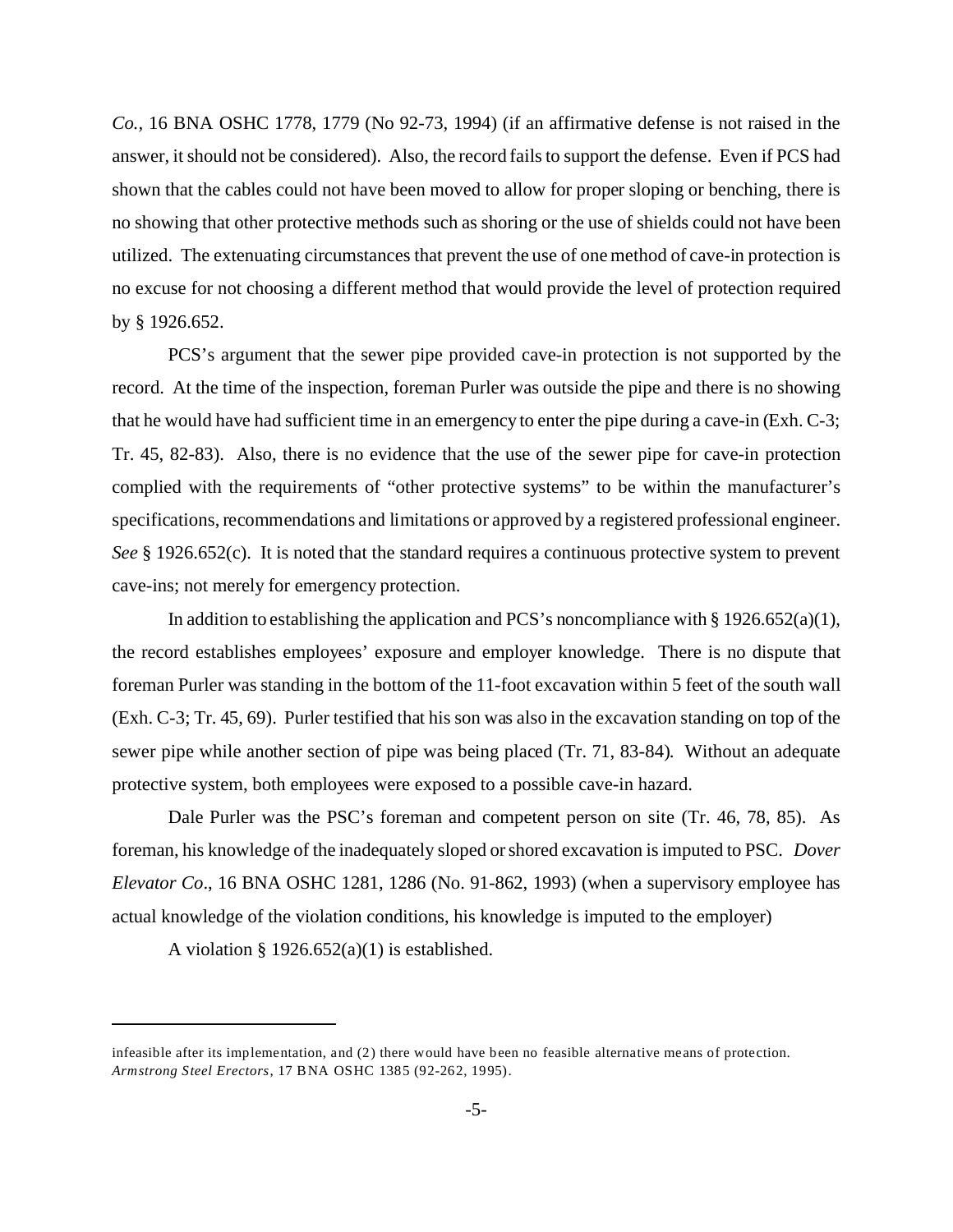#### Repeat Classification

The Review Commission has long considered a violation as a repeated violation under § 17(a) of the Occupational Safety and Health Act if, at the time of the alleged repeated violation, there was a Commission final order against the same employer for substantially similar violation. *Potlatch Corp.*, 7 BNA OSHC 1061, 1063 (No. 16183, 1979).

PCS does not dispute and the record shows that PCS received a serious citation for violation of 29 C.F.R. § 1926.652(a)(1) on November 29, 2001 at a worksite in Wentzville, Missouri (Exh. C-6; Tr. 21, 24). According to the OSHA worksheet, the excavation was 9 feet deep and not adequately sloped or otherwise protected from cave-ins (Exh. C-2). The worksheet also states that "the operator continued to work while the foreman/competent person watched and the laborer was in the unprotected trench." Pursuant to an informal settlement, the citation became a final order on December 21, 2001.

A repeated violation of  $\S 1926.652(a)(1)$  is established in this case.

### Penalty Consideration

The Commission is the final arbiter of penalties in all contested cases. In determining an appropriate penalty, the Commission is required to consider the size of the employer's business, history of previous violations, the employer's good faith, and the gravity of the violation. Gravity is the principal factor to be considered.

PCS is a small employer with less than 40 employees. PCS is not entitled to credit for history because it has received serious citations within the preceding 3 years (Exh. C-6). PCS is given some credit for good faith because it does maintain a written employee safety handbook (Exh. R-1).

A penalty of \$3,000.00 is reasonable for a violation of  $\S 1926.652(a)(1)$ . One employee was observed exposed to the south wall of the excavation. The employee was approximately 5 feet from the 11-foot vertical wall. However, the north wall was adequately benched. Although the compliance officer observed a truck on the road, he was unable to show that the road was a highly traveled road during the inspection (Tr. 26). Czaicki had lived in the area and classified the road as residential (Tr. 55). However, at the time of the inspection, PCS was exercising traffic control and the lane closest to the excavation was blocked (Tr. 56, 81).